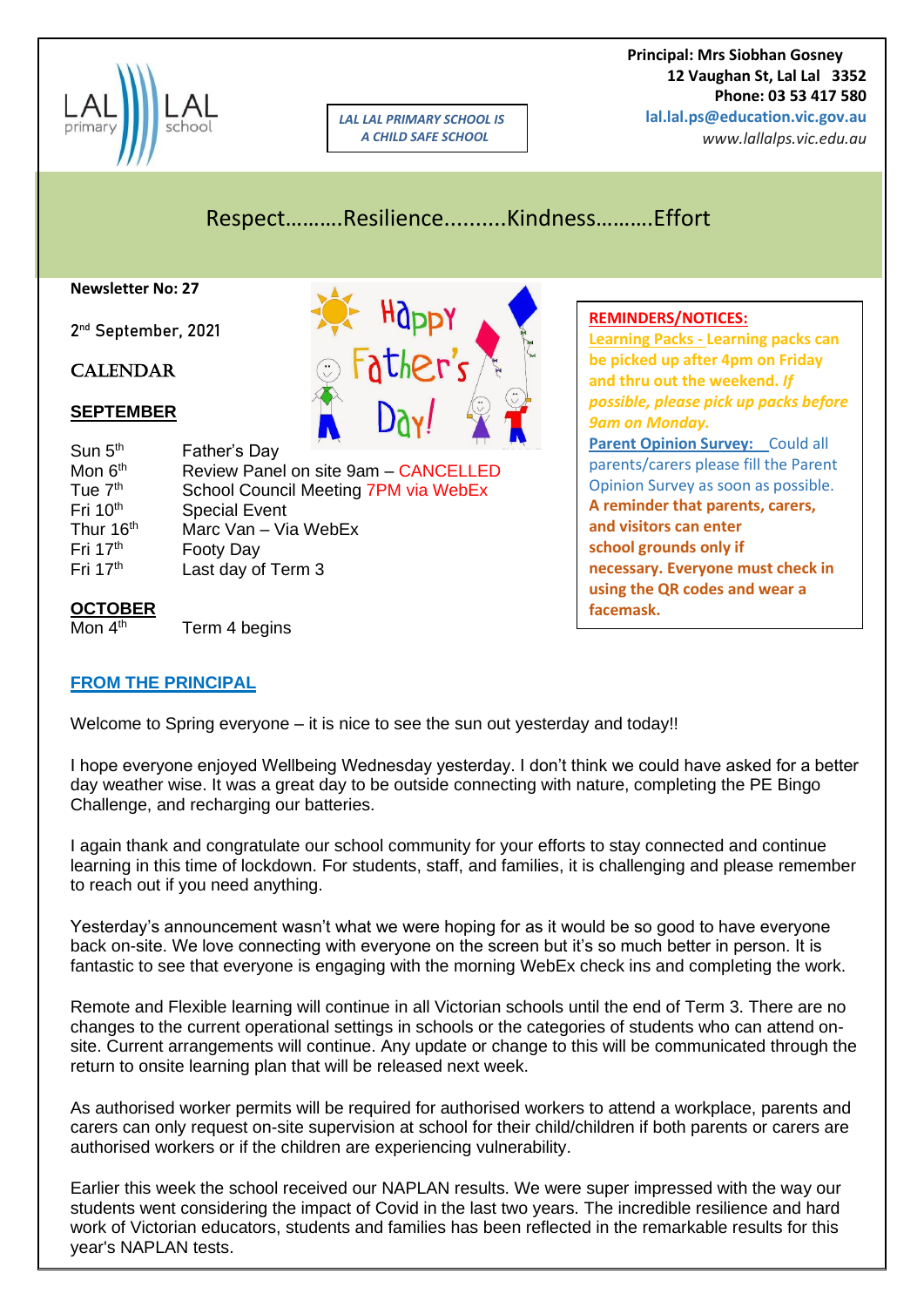At the conclusion of this newsletter, you can check out the amazing results for yourselves. It has been a team effort between students, teachers and families to achieve these great results.

The September's School Council Meeting will still go ahead as planned next Tuesday night, but it will be held on WebEx with a later starting time of 7pm. Everyone is welcome to attend the meeting if you want. It will take place in my WebEx room.

Wishing our wonderful dads and other special blokes in our lives a very special Father's Day on Sunday. I hope the children will make you feel special, and you enjoy the little gift that they have made.

There are some exciting things planned for the last week of this term………... Stay Tuned.

Thank you to everyone for supporting your child's learning during this time.

Take care

Yours In Education, Mrs Siobhan Gosney, Principal.

#### **EUREKA CLASS – GRADES P – 3**

Well done to each and every family for continuing to support your children's wellbeing and education in all the ways you are.

I hope you were able to engage in some wellbeing activities at home yesterday and take a break from formal learning.

As remote learners, you will be aware of the areas of learning your children are currently working on. I do try to plan to meet everyone's needs and there may be too much work each day there for you. Could you please tick off what you have done on the plan as you go and return it on Friday when you collect the next pack? This will give me some feedback on what is do-able for families. You might also like to write some short comments on the plan about what was engaging/effective for the children and what was not.

Returning the bags and folders helps us out in preparing the next week's pack. Please keep any of the games at home for the duration of lockdown as re-visiting them helps embed these skills into longer term memory.

Remember that we are here to support you all so please stay connected and let us know if you could do with some extra support at any point

Take care,

Mrs East

#### **LALOR CLASS – GRADES 4 – 6**

Congratulations to Becky, our Star of the Week, for her effort and achievement in Literacy. Congratulations to all of the students for being so engaged with our remote learning program.

Here we go again, on the remote learning merry-go-round. We know now that it is for the rest of term, and in one way, it is good to take away the uncertainty. I feel confident that we can all keep learning and improving the way we do things remotely and enjoy the challenge of this.

The class focus this week has been on developing mindfulness strategies. We have been reading a book called Check in: Be Present. The students are learning to check their minds to see if they are focused on the present, or focused on the future or past. The secret to mindfulness is to focus your mind on what you are currently doing, without distractions. So far, the strategies we have studied are: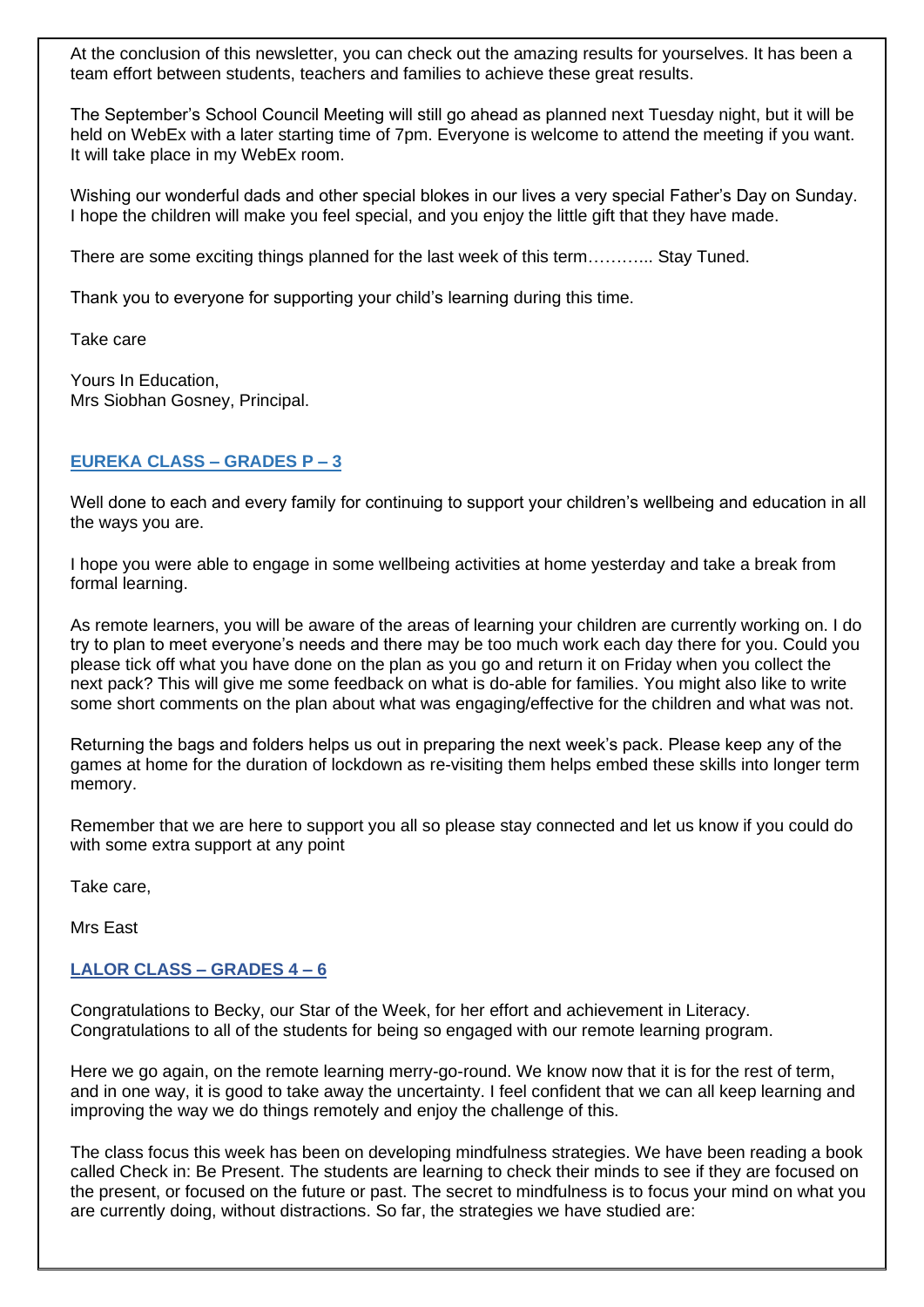- · slow, deep breathing
- · doing a body scan (focusing on each part of the body and relaxing it)
- · savouring the moment

Once students learn to 'check in' with their thoughts, hopefully they can avoid spiralling into a negative state by overthinking about the past or future.

Other tricks to being mindful are:

- · spending time in nature and really noticing the details of everything around you
- · being grateful by appreciating the small stuff

Thanks so much parents for your support. I know these are not easy times. But the good news is that spring has sprung!

Take care of yourselves and let me know if there are any problems. Feel free to share good news stories too!

Mrs Lyons





## ON SITE AND REMOTE LEARNING PICS





Mr Lewis's Wellbeing Workout Day….. Making and enjoying his own beach.

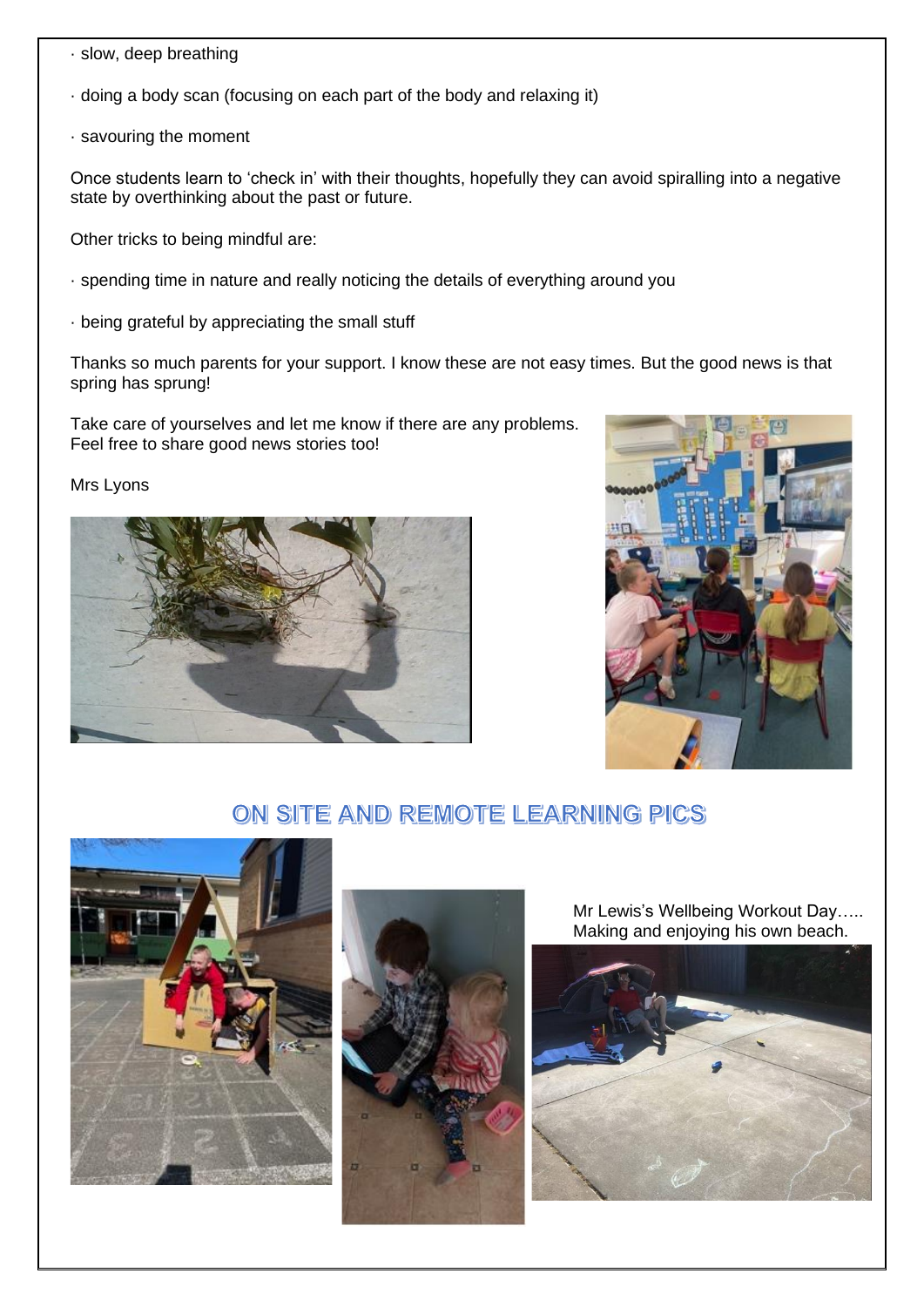### **MARC VAN**

A friendly reminder that all Marc Van library books should be brought to school each fortnight. Please have a hunt around for any Marc Van books and return to school as soon as possible.

## INTERESTING FACT

The 1st of September is Indigenous Literacy Day and is often considered the beginning of spring. But did you know that there are more seasons in Australia than just the four we are taught? All over Australia, Aboriginal cultures had their own local yearly calendars.

Just as the climate in Kakadu is very different from that of Melbourne, so the Wurundjeri had their own way of marking the changing seasons. The division of the year into four seasons comes from Northern Europe and does not fit Melbourne.

There is a suggestion that six seasons is better suited to Melbourne. You can find them listed here: [https://www.herringisland.org/seasons1.htm](https://aus01.safelinks.protection.outlook.com/?url=https%3A%2F%2Fwww.herringisland.org%2Fseasons1.htm&data=04%7C01%7CFrances.Mifsud%40education.vic.gov.au%7C6e17f12f6d0044abe6b008d96b4b2e35%7Cd96cb3371a8744cfb69b3cec334a4c1f%7C0%7C0%7C637658792902922298%7CUnknown%7CTWFpbGZsb3d8eyJWIjoiMC4wLjAwMDAiLCJQIjoiV2luMzIiLCJBTiI6Ik1haWwiLCJXVCI6Mn0%3D%7C1000&sdata=vuXb1N1DshZyeIeIProp2%2BD16h2ek0RdVuVQrqATQx4%3D&reserved=0)

### *Kari O'Gorman* **MARC Teacher- Outer Western Region Base School: Balliang East Primary School, VIC**





 *To those who celebrate their Birthday this week.*

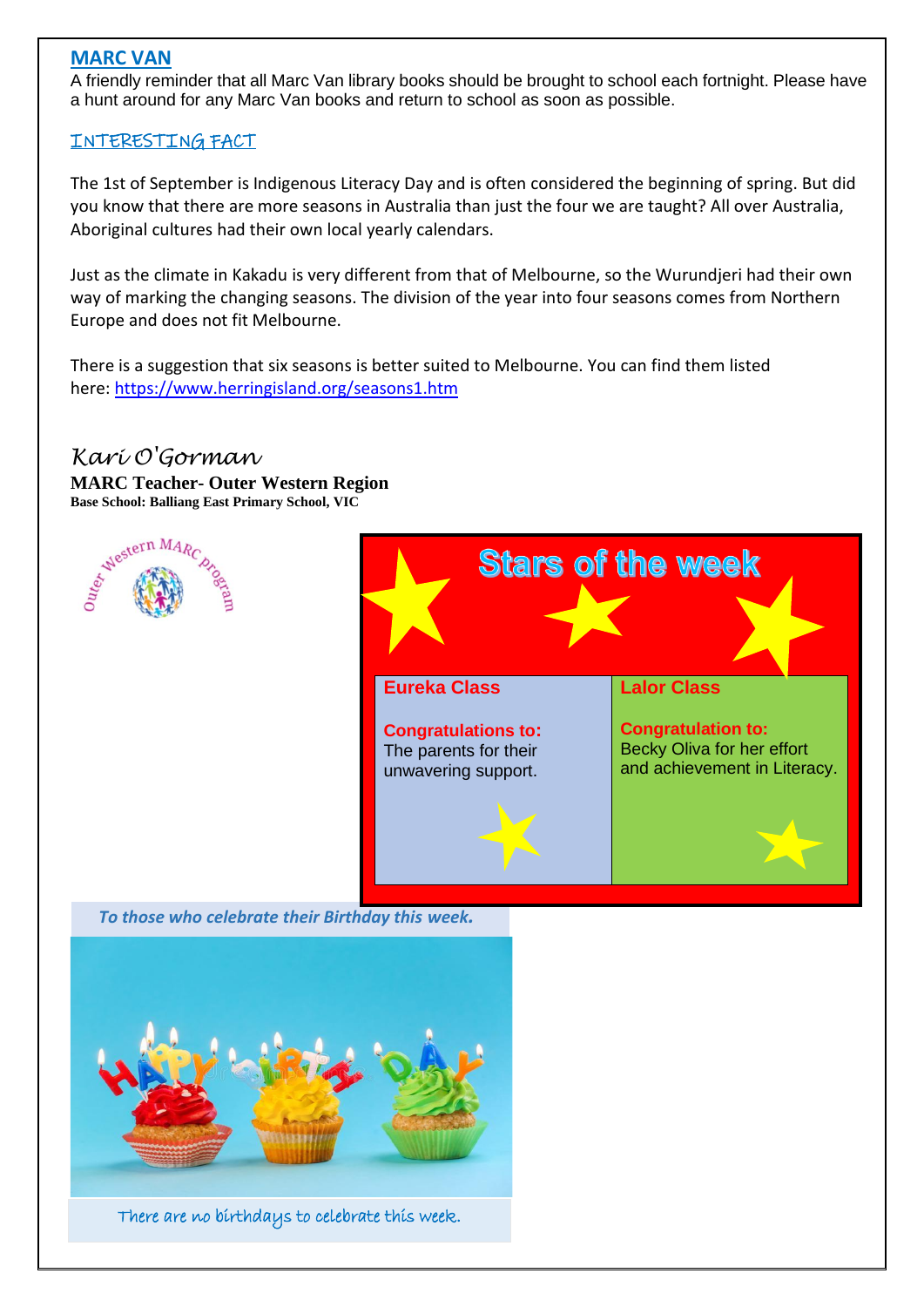## **CHAPLAIN CHATTER**

Hi everyone,

Simple pleasures can be very effective in lifting the mood of a family. Around our dinner table at home we've recently been playing a 'One Word' game that has brought lots of fun and laughter. The game starts with one person saying one word eg: carrot. The next person then says the first word that comes to their mind in response to 'carrot', which might be 'rabbit', the third person may say 'fox', '4th -'sneaky', 5th 'Bob' (because Uncle Bob is sneakyJ), and so on........ The game keeps going around the circle for as long or as short as you like. You may like to try this idea or one of your own to help put a smile on both the outside and inside. In the words of the great Mary Poppins: "A bit of stuff and nonsense can be fun!"





View all '10 Good Parenting Tips' at https://www.parentingforbrain.com/how-to-be-a-good-parent-10parenting-tips/

#### #7: Pay Attention To Your Own Well-Being.

Often times, things such as your own health or the health of your marriage are kept on the back burner when a child is born. If you don't pay attention to them, they will become bigger problems down the road.

Take good care of yourself physically and mentally. Take time to strengthen the relationship with your spouse. If these two areas fails, your child will suffer, too.

Two great words of parenting advice I've heard are: "The best gift you can give your kids is to love your wife/partner," and "Apples don't fall far from the tree." We all want the best for our kids, and our experience says the parenting journey involves plenty of self-sacrifice! However, taking care of our own wellbeing, and modelling genuine love for those around us, will go a long way toward our own children living fulfilled and successful lives.

All the best

Michael Lewis - Chaplain